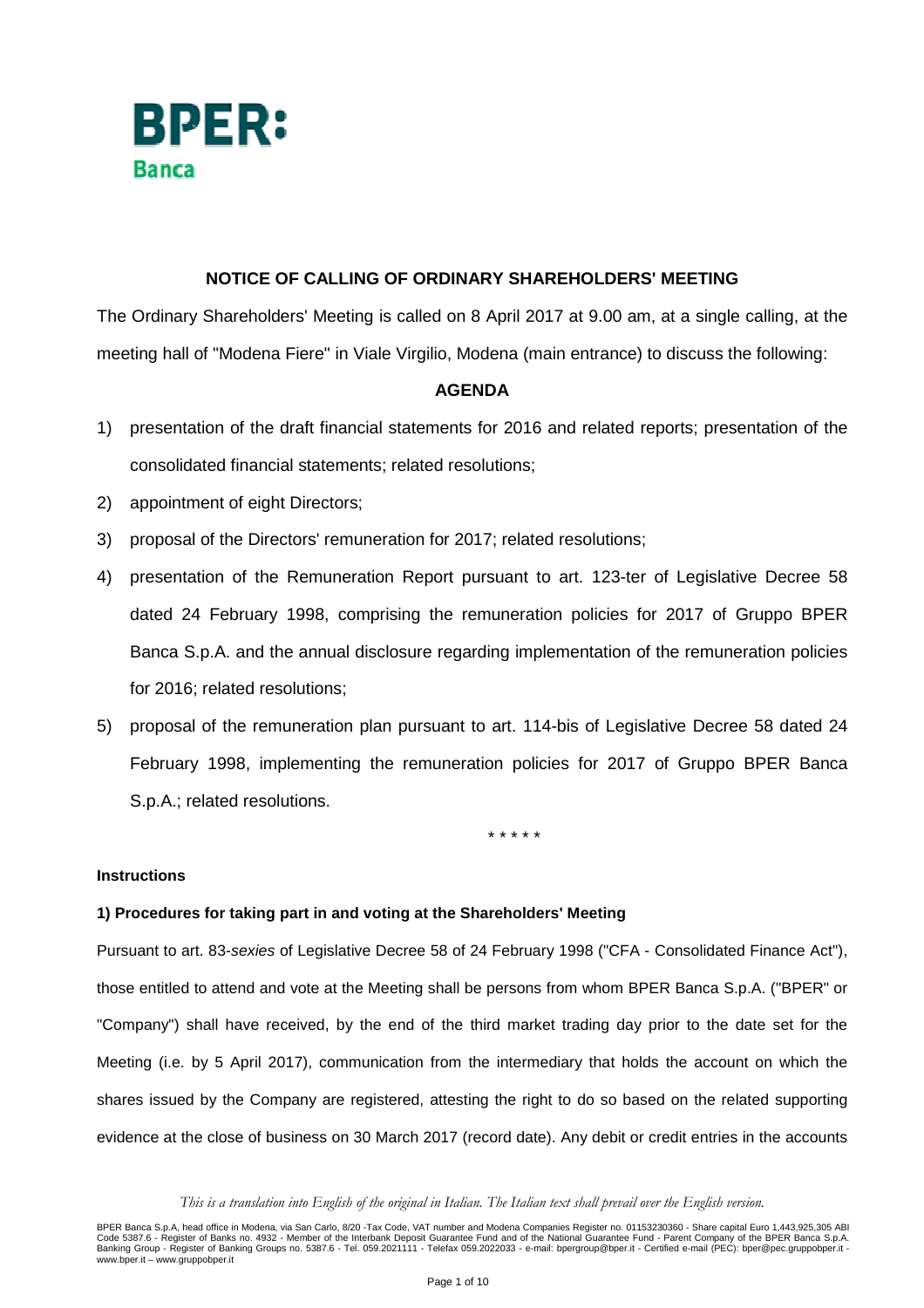subsequent to this date shall be disregarded for the purpose of entitlement to exercise voting rights at the Meeting. Accordingly, those who become owners of the shares subsequent to this date shall not be entitled to attend and vote at the Meeting.

Entitlement to attend and vote is confirmed if the communication from the intermediary attesting the right to do so at 30 March 2017 is received by the Company by the start of the Meeting.

To facilitate verification of entitlement, during the accreditation process for access to the Meeting, those eligible shall be invited to present a copy of the communication sent to the Company by the intermediary.

Members owning shares not yet dematerialised have to deliver their share certificates to an approved Intermediary beforehand, in due time to be registered in the centralised management system following the dematerialisation procedure.

The Meeting shall be held at the premises indicated, without the use of remote communications systems. There shall be no procedures in place for remote or postal voting.

# **2) Additions to the agenda, submission of proposed resolutions on matters already on the agenda and the right to raise questions at the Meeting**

Pursuant to art. 126-bis of the CFA, members representing, individually or jointly, at least one fortieth of the share capital (2.5%) may, within ten days from publication of the notice of calling of the Meeting, ask for items to be added to the agenda or submit proposed resolutions on matters already on the agenda.

Such requests may be submitted in writing to the registered office of BPER Banca S.p.A., General Secretariat, Via San Carlo 8/20, 41121 Modena (Italy), from Monday to Friday between the hours of 9.00 am and 5.00 pm or by recorded delivery letter with return receipt to the same address or via certified email to assembleabperbanca@pec.gruppobper.it, indicating as the subject of the email "2017 Shareholders' Meeting – additions to the agenda". The requests must be accompanied by information on the identity of the submitting members, by an indication of the total percentage of their shareholding at the date of the request and by references to the communications sent by the intermediaries to the Company, pursuant to art. 23 of the CONSOB - Bank of Italy Joint Regulation of 22 February 2008.

Members who ask for an item to be added to the Agenda have to prepare a report explaining the reason for the motions on the new items they wish to address, or the reason for the additional motions on items already

*This is a translation into English of the original in Italian. The Italian text shall prevail over the English version.*

BPER Banca S.p.A, head office in Modena, via San Carlo, 8/20 -Tax Code, VAT number and Modena Companies Register no. 01153230360 - Share capital Euro 1,443,925,305 ABI<br>Code 5387.6 - Register of Banking Groups on the Inter www.bper.it – www.gruppobper.it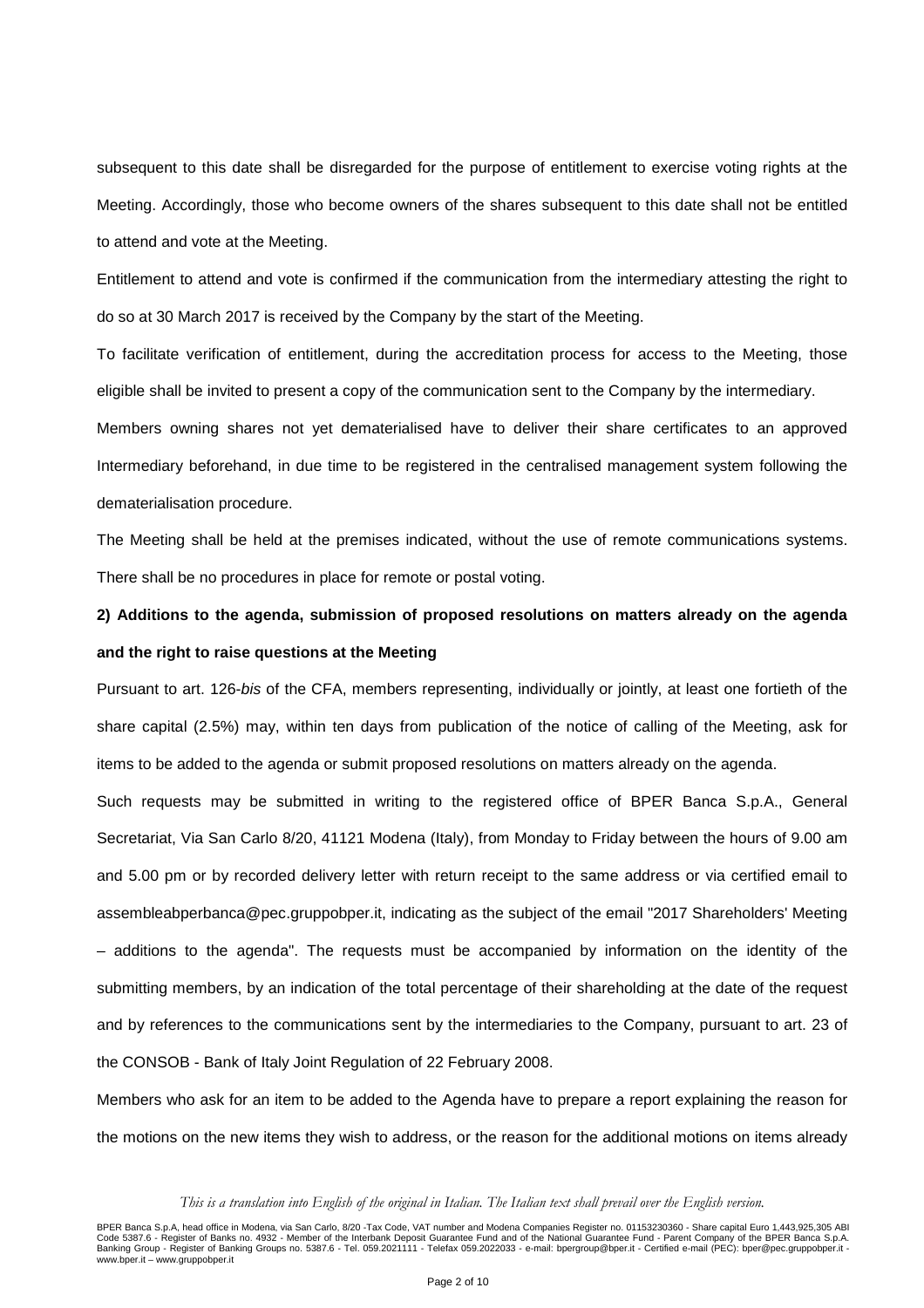on the Agenda.

The report must be sent to the Company in the same manner described above, by the deadline established by law.

Additions to the Agenda are not allowed for topics on which, by law, the Shareholders' Meeting decides on proposals made by the Board of Directors or on the basis of a plan or a report prepared by the latter, other than those indicated in article 125-ter, para. 1 of the CFA.

Those who have the right to vote may raise questions on items on the agenda even prior to the Meeting, pursuant to art. 127-ter of the CFA, by submitting them in writing to the registered office of BPER Banca S.p.A., General Secretariat, Via San Carlo 8/20, 41121 Modena (Italy) from Monday to Friday between the hours of 9.00 am and 5.00 pm or by recorded delivery letter with return receipt to the same address or via certified email to assembleabperbanca@pec.gruppobper.it, indicating as the subject of the email "2017 Shareholders' Meeting – questions on items on the agenda". The questions must be accompanied by references to the communications attesting ownership of the shares as at 30 March 2017 (record date), sent by the intermediaries to the Company, pursuant to art. 23 of the CONSOB - Bank of Italy Joint Regulation of 2017 February 2008. If the shareholder has asked the intermediary to send the communication of entitlement to attend the Meeting, it shall be sufficient to state in the request the references to the communication or, at least, the name of the intermediary.

The questions must be received by the Company in compliance with the above procedure by 3 April 2017. Responses shall be given to questions on items on the agenda prior to the date of the Meeting, including by means of publication thereof in an appropriate section of BPER Banca's website www.bper.it – Governance – Corporate Bodies – Shareholders' Meeting.

No responses shall be given, not even during the meeting, to questions raised prior thereto, when the information requested has already been provided in a "question and answer" format in the above section of the Company's website or when the response has been published as specified above.

#### **3) Voting by proxy and representative designated by the Bank**

Those who have the right to vote may be represented at the Meeting by written proxy in accordance with regulatory requirements in force and the current Articles of Association.

*This is a translation into English of the original in Italian. The Italian text shall prevail over the English version.*

BPER Banca S.p.A, head office in Modena, via San Carlo, 8/20 -Tax Code, VAT number and Modena Companies Register no. 01153230360 - Share capital Euro 1,443,925,305 ABI<br>Code 5387.6 - Register of Banking Groups on the Inter www.bper.it – www.gruppobper.it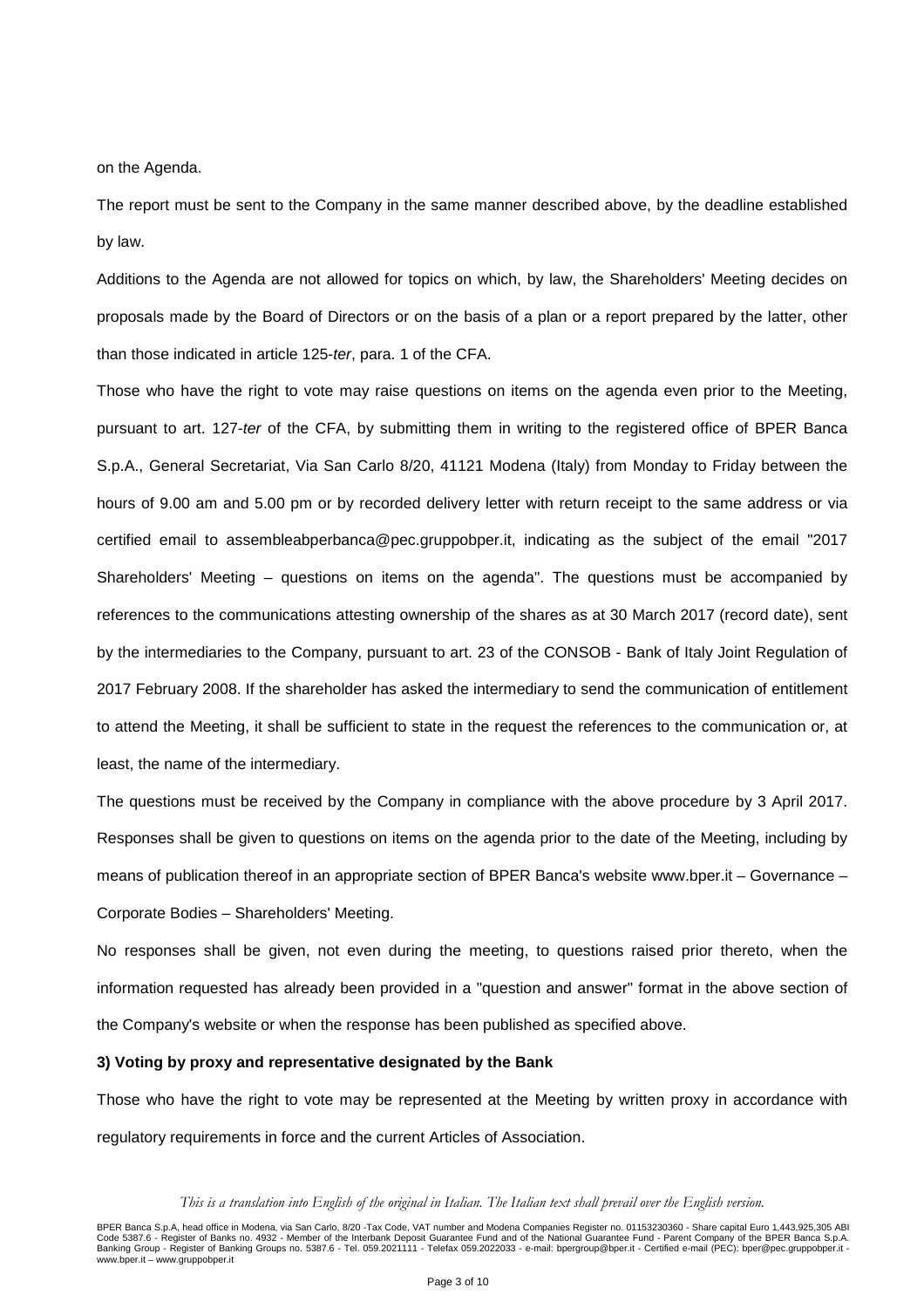A proxy form is available on the Bank's website – www.bper.it – Governance – Corporate Bodies – Shareholders' Meeting.

The representative may, in lieu of the original proxy, deliver or transmit to the Company a copy of the proxy, including computer readable formats, attesting, under his/her own responsibility, conformity to the original proxy and the identity of the person giving the proxy. The representative shall retain the original proxy and shall keep track of any voting instructions received for one year as from the conclusion of the Meeting.

Proxy voting may also be granted by means of an electronic document signed electronically pursuant to art. 21, paragraph 2, of Legislative Decree 82/05.

The proxy vote may be notified to the Bank by recorded delivery letter with return receipt to the registered office of BPER Banca S.p.A., General Secretariat, Via San Carlo 8/20, 41121 Modena (Italy) or by email to assembleabperbanca@pec.gruppobper.it, indicating as the subject of the email "2017 Shareholders' Meeting – notification of proxy". Shareholders wanting to take advantage of this option must make sure that they send the notification to the Bank no later than 5.00 p.m. on 7 April 2017. In the event of transmission of the proxy in advance, the proxy holder shall be invited to have available the documentation proving notification of the proxy at the time of accreditation for access to the Meeting.

The Company has nominated Computershare S.p.A., which has its offices at via Nizza 262/73, Turin, to act as "designated representative" to which those entitled to vote may grant, free of charge, pursuant to art.135 undecies of the CFA, a proxy with voting instructions for all or certain of the items on the agenda. The proxy shall only be effective for items on the agenda for which voting instructions have been given. The granting of a proxy to the foregoing Company's designated representative must take place by 6 April 2017, in accordance with the procedure indicated and by use of the specific proxy form that may be found on the Bank's website (www.bper.it – Governance – Corporate Bodies – Shareholders' Meeting), where it is also possible to find the procedures that the interested parties may use to electronically notify the Company of proxies, as well as to revoke, by the above deadline, the proxy and the voting instructions conferred.

## **4) Proposed resolutions, Explanatory reports and Documents**

The full text of the proposed resolutions, together with the related Explanatory reports and the other documents concerning the items on the agenda shall be made available, in accordance with the legal and

*This is a translation into English of the original in Italian. The Italian text shall prevail over the English version.*

BPER Banca S.p.A, head office in Modena, via San Carlo, 8/20 -Tax Code, VAT number and Modena Companies Register no. 01153230360 - Share capital Euro 1,443,925,305 ABI<br>Code 5387.6 - Register of Banking Groups on the Inter www.bper.it – www.gruppobper.it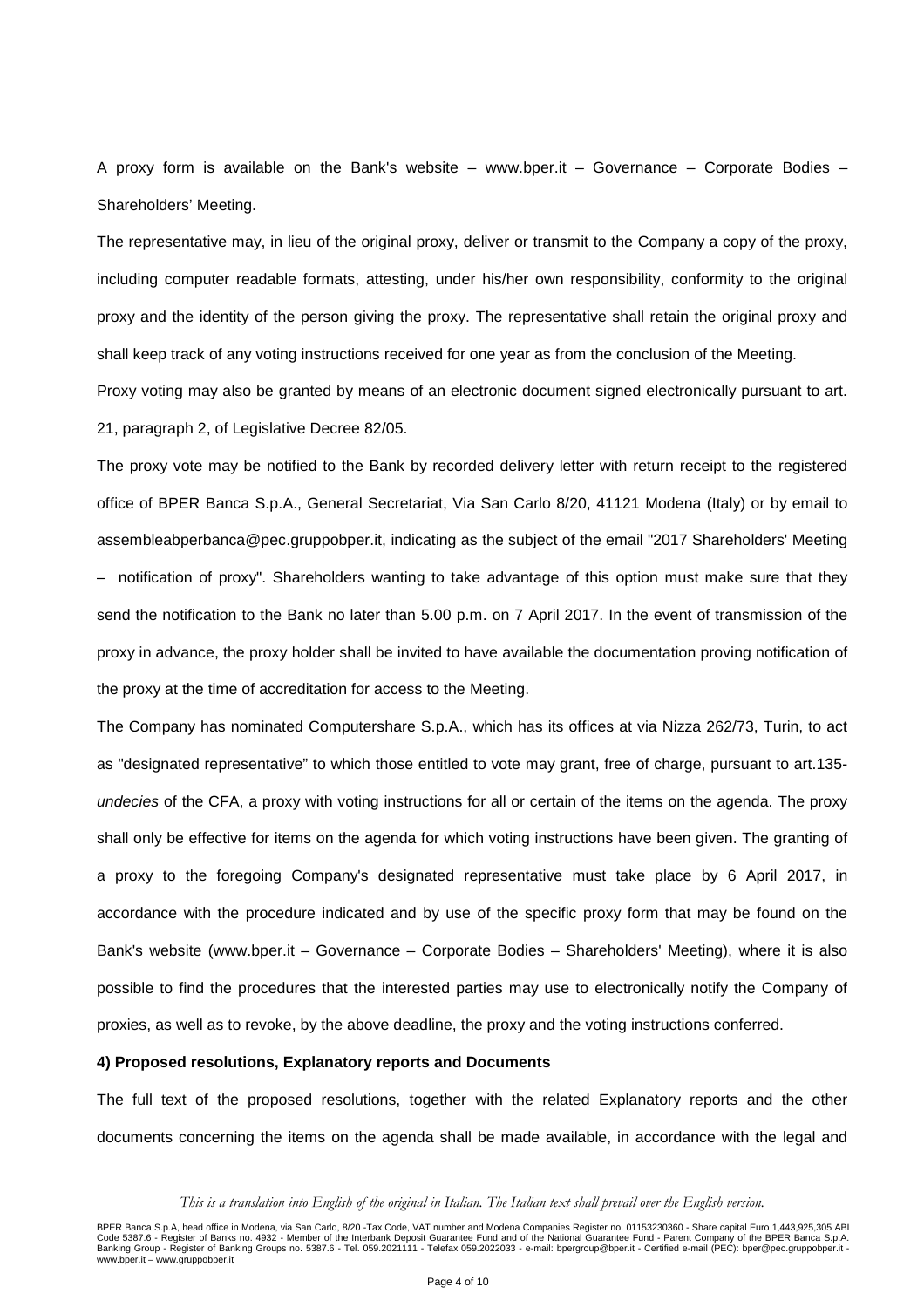regulatory requirements, at the Bank's registered office and on its website www.bper.it – Governance – Corporate Bodies – Shareholders' Meeting, as well as on the website of the stock exchange management company, Borsa Italiana S.p.A. (www.borsaitaliana.it) and on the website of the authorised storage device managed by Computershare S.p.A. (www.1info.it).

Members are entitled to examine these documents and obtain a copy of them at their own expense.

## **5) Procedures and terms for submission of lists for the election of members of the Board of Directors**

As regards item 2) on the agenda, it should be noted that members are elected to the Board of Directors based on lists submitted by the shareholders and/or by the Board of Directors, in accordance with the law in force and with the Articles of Association.

In accordance with art. 45, paragraphs 3 and 5 of the Articles of Association, the Shareholders' Meeting held to approve the 2016 financial statements shall be called upon to elect 8 (eight) Directors with a one-year term of office, of which 7 (seven) Directors shall be taken from the majority list and 1 (one) Director shall be taken from the Junior Minority List.

The submission of the list by the shareholders, under penalty of inadmissibility, must comply, among others, with the following requisites:

- 1) the list must be presented by shareholders who, individually or collectively, hold at least 1% of the share capital represented by ordinary shares;
- 2) ownership of the minimum shareholding is calculated with regard to the shares registered on the day when the list is filed at the Company;
- 3) the list must contain a number of candidates not higher than the number of Directors to be elected; the candidates are listed with a progressive number.
- 4) a list that contains a number of candidates equal to or higher than three, must present a minimum number of candidates belonging to the less represented gender, as mentioned below;
- 5) the list must present a minimum number of candidates who meet the independence requirements established by art. 148, paragraph 3, of the CFA, as well as any other legislative requirements that are currently applicable (the "Independence Requirements") as mentioned below;
- 6) the list must be filed at the Company's registered offices within the terms and methods established by

*This is a translation into English of the original in Italian. The Italian text shall prevail over the English version.*

BPER Banca S.p.A, head office in Modena, via San Carlo, 8/20 -Tax Code, VAT number and Modena Companies Register no. 01153230360 - Share capital Euro 1,443,925,305 ABI<br>Code 5387.6 - Register of Banking Groups on the Inter www.bper.it – www.gruppobper.it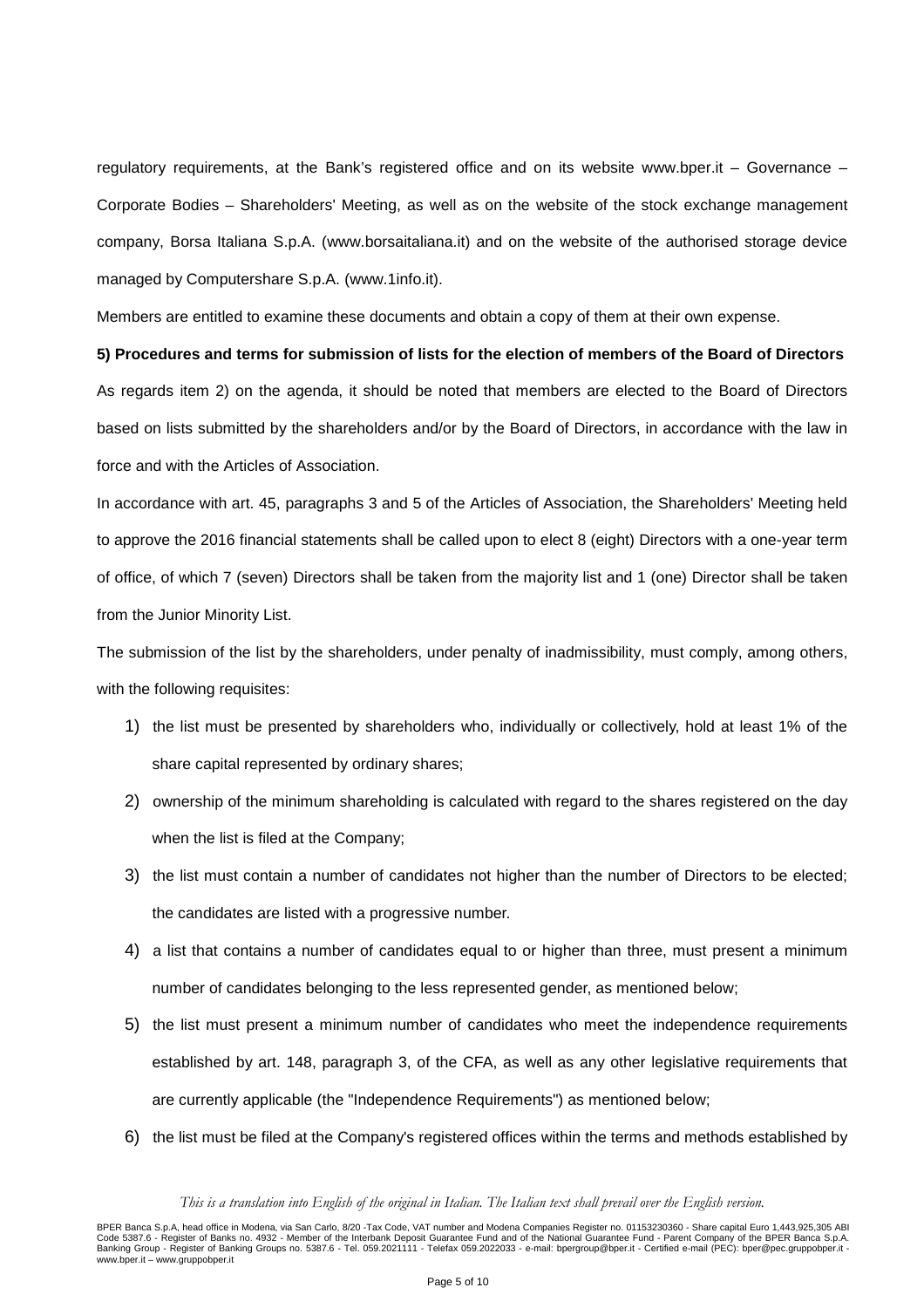current regulations;

7) the lists must indicate which candidates meet the Independence Requirements.

In accordance with the provisions of the current Articles of Association that govern the switch from the system of partial renewal of the Board each year (staggered board) to a system that simultaneously renews the entire Board of Directors, as well as the reduction in the quantitative composition of Board members as required by applicable legislation, it is envisaged that, at the Meeting held to approve the 2016 financial statements, the Board of Directors shall indicate, in the calling notice, the number of candidates belonging to the less represented gender and who meet the Independence Requirements to be presented in the lists, in order to ensure compliance with the law and the Articles of Association, even, if necessary, if this were to be a departure from the provisions of art. 18 paragraph 2 c) and d) of the Articles of Association, concerning the prerogatives to be complied with by the lists regarding gender quotas and Independence Requirements (art. 45, paragraph 3 of the Articles of Association).

On account of the number of members of the Board of Directors following the election (15 - fifteen) and the qualities of the 7 (seven) serving Directors whose term of office shall expire as of the Shareholders' Meeting held to approve the 2017 financial statements and having deemed that the application of the ordinary provisions of the Articles of Association - comprising the supplementary mechanisms for the substitution of candidates as per art. 19 of the Articles of Association - are sufficient to ensure, as far as the election process is concerned, compliance with regulatory requirements and the Articles of Association, the Board of Directors has decided not to resort to the above departures provided for by art. 18 paragraph 2 c) and d) of the Articles of Association. Accordingly, the number of candidates belonging to the less represented gender and who meet the Independence Requirements to be presented in the lists shall be determined as follows:

- the lists that contain a number of candidates equal to or higher than 3 (three), must present, as per art. 147-ter, paragraph 1-ter, of the CFA, at least one third of candidates belonging to the less represented gender (female), rounded up to the next unit in the event of a fractional number;
- all the lists must present at least one third of candidates who meet the Independence Requirements, rounded up to the next unit in the event of a fractional number.

Together with the list, the presenting Members must file at the registered offices of the Company all of the

*This is a translation into English of the original in Italian. The Italian text shall prevail over the English version.*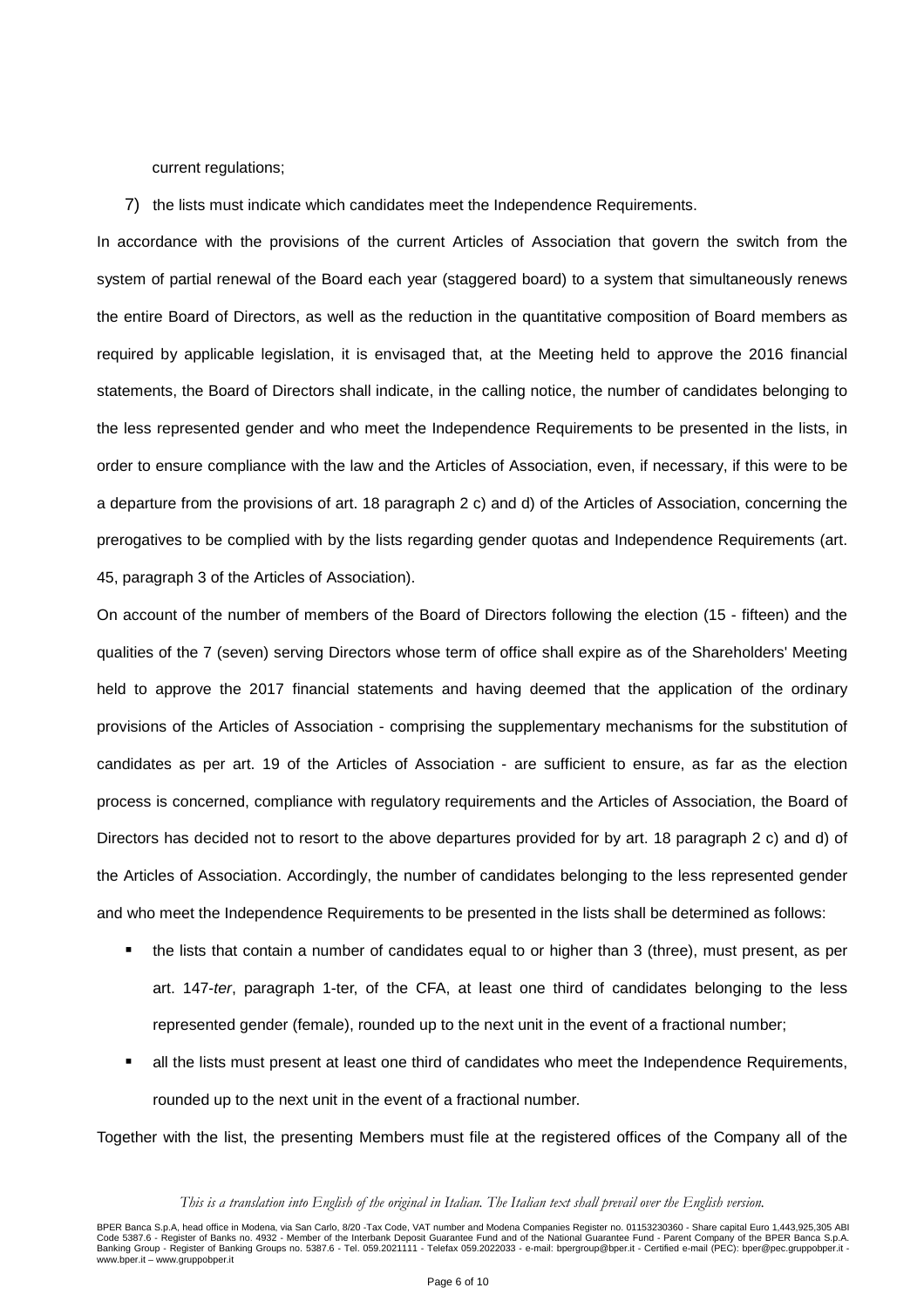documents and declarations required by law, and in any case:

- (i) the declarations from each candidate accepting their candidature and confirming, under their own responsibility, the absence of reasons for which they cannot be elected or other incompatibilities, and that they meet the requirements for appointment established by these Articles of Association and by current regulations and whether they meet the Independence Requirements;
- (ii) a full description of the personal and professional characteristics of each candidate, with an indication of the directorships and audit appointments held in other companies;
- (iii) information on the identity of the Members presenting the lists, indicating the percentage of their shareholding, to be confirmed according to the terms and methods established by current regulations.

The status of candidate belonging to the less represented gender and that of candidate that satisfies the Independence Requirements can be combined in the same person.

Each candidate may only appear on one list or, otherwise, will be ineligible for election.

Each shareholder may not present or contribute to the presentation, even if through a third party or through a trust company, of more than one list of candidates; a similar requirement applies for Members belonging to the same group - meaning the parent company, its subsidiaries and the companies subject to joint control or who are parties to a shareholders' agreement regarding the shares of the Company. In the event of noncompliance, their signature is ignored in relation to all lists.

Ownership of the minimum shareholding at the date the list is deposited, required for the submission thereof, shall be authenticated, upon the request of the entitled person, by the intermediary that holds the account on which the shares are registered. The certification, to be issued in the manner required by applicable legislation, may be delivered to BPER subsequent to the lists having been deposited, provided that their delivery takes place strictly within the deadline established for the publication of the lists by the Company, being not more than 21 days prior to the date of the Shareholders' Meeting (i.e. by 18 March 2017).

You are reminded that, in compliance with Bank of Italy requirements embodied in "Supervisory instructions for banks" contained in Circular 285 of 17 December 2013, First Part, Title IV, Chapter 1, Section IV, Paragraph 2.1, it is advisable that the notice on the personal and professional characteristics of each

*This is a translation into English of the original in Italian. The Italian text shall prevail over the English version.*

BPER Banca S.p.A, head office in Modena, via San Carlo, 8/20 -Tax Code, VAT number and Modena Companies Register no. 01153230360 - Share capital Euro 1,443,925,305 ABI<br>Code 5387.6 - Register of Banking Groups on the Inter www.bper.it – www.gruppobper.it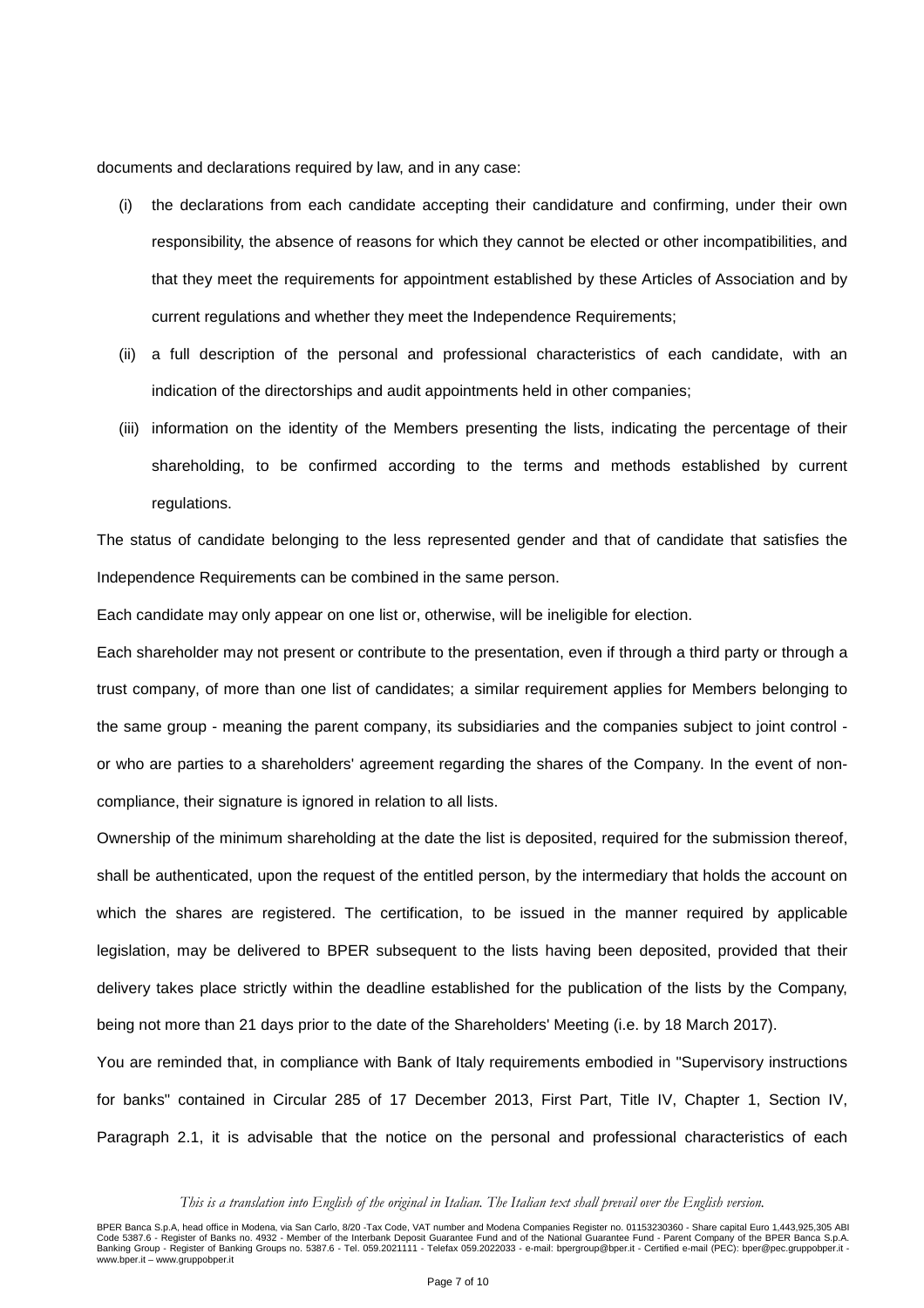candidate for membership of the Board of Directors, be deposited - in compliance with the Articles of Association - at the same time as the submission of candidatures, should also include a curriculum vitae to help identify the theoretical profile for which each candidate is most suited, based on the indications given by the Board of Directors on the optimum composition of the Board in terms of quantity and quality, as outlined in the document entitled "Optimum Composition of the Board of Directors in terms of quantity and quality" (which also contains an indication of the parameters for the assessment of the Independence Requirements defined by the Board of Directors pursuant to art. 21, paragraph 2, of the Articles of Association), published on the Bank's website – www.bper.it – Governance – Corporate Bodies – Shareholders' Meeting. The Members retain the right to carry out their own assessments of the optimal composition of the corporate bodies and to present nominations accordingly, giving the reasons for any discrepancies from the Board's analysis.

We bring to the attention of those shareholders who intend to submit lists, the recommendations made by CONSOB by means of its Communication DEM/9017893 of 26 February 2009 regarding connections between lists as per art. 147-ter, paragraph 3, of the CFA, to which reference should be made. For information on shareholdings subjected to regulatory communication obligations, reference should be made to the websites of CONSOB (www.consob.it) and Borsa Italiana S.p.A. (www.borsaitaliana.it).

The documentation and declarations required under current law and the Articles of Association for the submission of candidates (the "set of documents") shall be filed at the registered office of the Company at least 25 days prior to the Shareholders' Meeting at a single calling (i.e. by 14 March 2017).

The set of documents must be delivered for filing at the registered office of the Bank, General Secretariat, Via San Carlo 8/20, 41121 Modena (Italy), from Monday to Friday between the hours of 9.00 am and 5.00 pm or by email to assembleabperbanca@pec.gruppobper.it, in accordance with art. 147-ter, paragraph 1-bis of the CFA, indicating as the subject of the email "2017 Shareholders' Meeting – depositing of lists".

Any irregularities on the list that relate to individual candidates only entail the exclusion of the candidate(s) concerned.

The lists submitted without complying with the above terms and conditions will be considered as not submitted and will not be admitted to the vote.

*This is a translation into English of the original in Italian. The Italian text shall prevail over the English version.*

BPER Banca S.p.A, head office in Modena, via San Carlo, 8/20 -Tax Code, VAT number and Modena Companies Register no. 01153230360 - Share capital Euro 1,443,925,305 ABI<br>Code 5387.6 - Register of Banking Groups on the Inter www.bper.it – www.gruppobper.it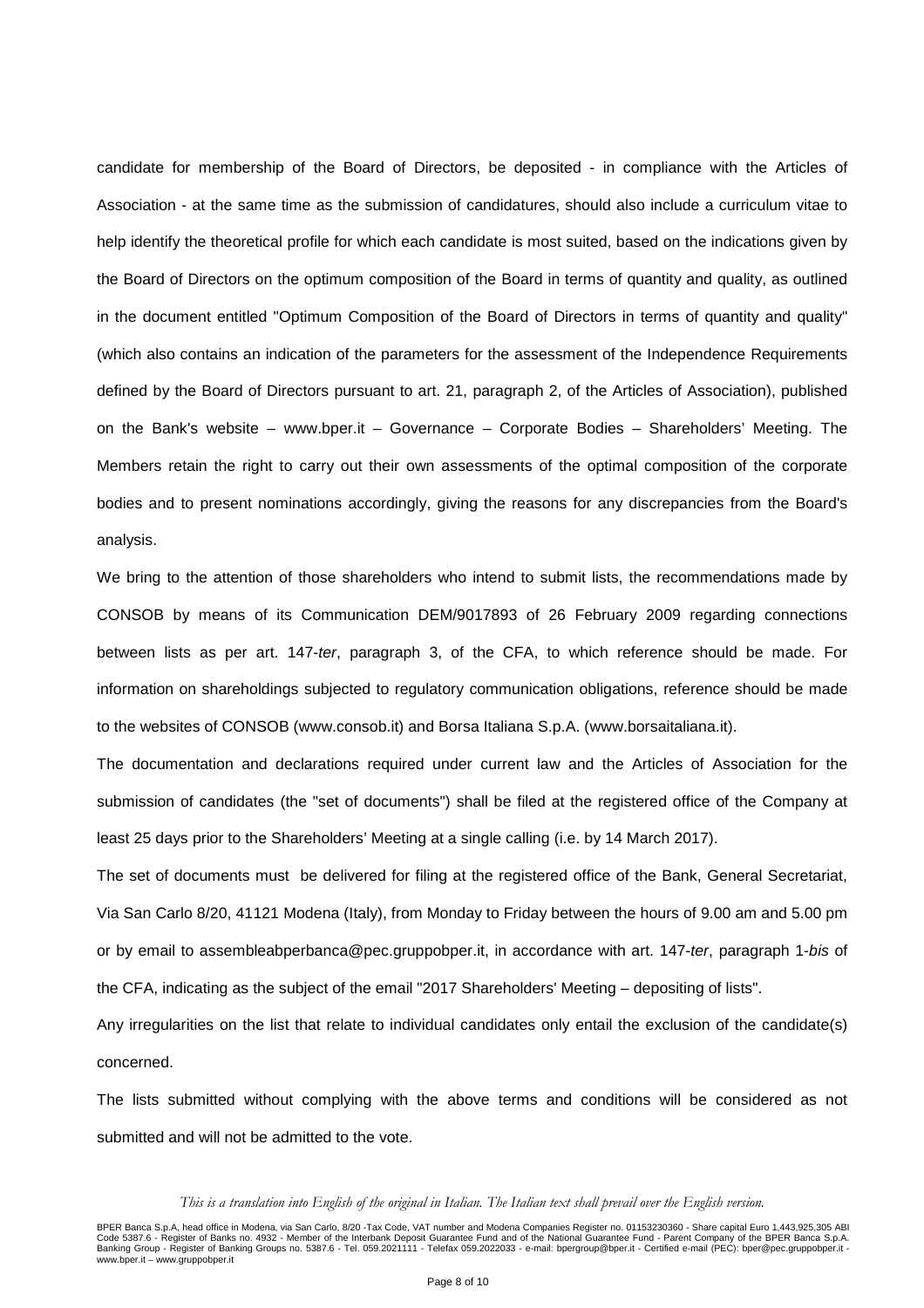Upon the lists having been deposited, the Bank shall issue a "receipt of deposit" and, subsequently, after having verified the requirements for eligibility established by applicable legislation and the Articles of Association, shall issue notification of formal acceptance of the lists and the sequential registration number assigned upon the registration of each list in the Register kept by the Bank ("notice of admission"). The sequential number is assigned based on the chronological order of the depositing of the lists and determines that communicated to the shareholders for voting purposes at the Shareholders' Meeting.

The nature of the delivery or remittance of the aforementioned receipts and notices and anything else that may be required, may vary based on the procedure used by the shareholders to deposit the data provided.

You are reminded that the Board of Directors may submit a list of candidates pursuant to art. 18, paragraph 8, of the Articles of Association. The submission of a list by the Board of Directors is subject to regulations that are quite similar to those for the submission of lists by shareholders, with certain significant exceptions as indicated below:

- a) the list presented by the Board must indicate a number of candidates equal to the number of Directors to be elected;
- b) the list must be deposited and made public at least 5 days prior to the deadline set by the law in force for the deposit of lists by shareholders;
- c) presentation of the list must be approved by the Board of Directors by an absolute majority of its members currently in office.

The list deposited and admitted shall be made available to the public at the Bank's registered office and on its website (www.bper.it – Governance – Corporate Bodies – Shareholders' Meeting), as well as on the websites of the stock exchange management company, Borsa Italiana S.p.A. (www.borsaitaliana.it) and of the authorised storage device managed by Computershare S.p.A. (www.1info.it), as required by current law and the Articles of Association.

You are reminded that the Bank's Articles of Association are published on the Bank's website – www.bper.it - Governance – Documents.

### **6) The Bank's website**

For any further details on the Shareholders' Meeting, please consult the Bank's website: www.bper.it –

BPER Banca S.p.A, head office in Modena, via San Carlo, 8/20 -Tax Code, VAT number and Modena Companies Register no. 01153230360 - Share capital Euro 1,443,925,305 ABI<br>Code 5387.6 - Register of Banking Groups on the Inter www.bper.it – www.gruppobper.it

*This is a translation into English of the original in Italian. The Italian text shall prevail over the English version.*